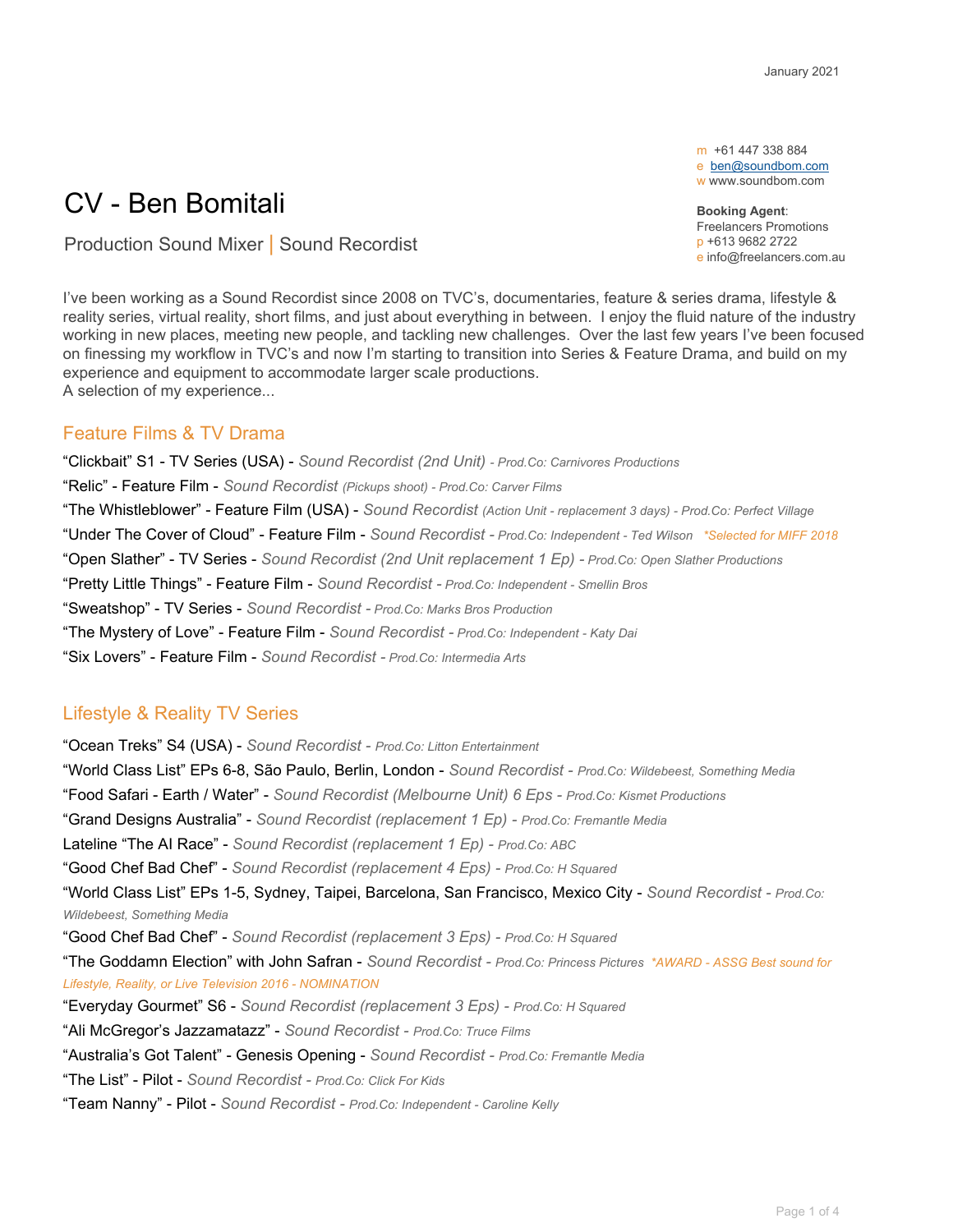# TVC / Branded Content (highlights)

Suntory Green Dakara - TVC (Japan) - *Sound Recordist - Prod.Co: Dentsu Creative X, Spinnaker Films* Telstra Kayo - TVC - *Sound Recordist - Prod.Co: Magnetizer* Cadbury "The Twins" - TVC - *Sound Recordist - Prod.Co: Passion Pictures* Compare The Market "Possum Problems" - TVC - *Sound Recordist - Prod.Co: Passion Pictures* Don Smallgoods – "The Oversharers" - TVC - *Sound Recordist - Prod.Co: Spilt Milk* Mercedes Benz, Bob Murphy & Marcus Bontem Bontempelli - *Sound Recordist - Prod.Co: The Royals* Ford "2019 Ranger" - Social Campaign - *Sound Recordist - Prod.Co: Ford Content Factory* Officeworks "Everyday Low Price Confidence" - TVC - *Sound Recordist - Prod.Co: AJF Partnership* Ebay "Black Friday" - TVC - *Sound Recordist - Prod.Co: Riot Content* Powershop "Free Power" - TVC - *Sound Recordist - Prod.Co: The Otto Empire* Puma "Astro / Hybrid Athlete" - TVC - *Sound Recordist - Prod.Co: Positive Ape* "Muriel's Wedding - The Musical" - EPK - *Sound Recordist - Prod.Co: Come Alive Productions* Audi "Can't Live Without", Virat Kohli - TVC - *Sound Recordist - Prod.Co: Films & Casting Temple* Uncle Toby's Plus - TVC - *Sound Recordist - Prod.Co: Rabbit Content Australia* McCain's "Little Monsters" - TVC - *Sound Recordist - Prod.Co: Cummins & Partners* Sportsbet "Local Cricket Siege" - Social Campaign - *Sound Recordist - Prod.Co: Sportsbet [\(watch](https://www.youtube.com/watch?v=KomZz5Oi0N0) here)* TAC "Good Sports" - Social Campaign - *Sound Recordist - Prod.Co: Uncommon Company* NAB "Good Money" - Social Campaign- *Sound Recordist - Prod.Co: Clemenger* "Mamma Mia The Musical" - EPK - *Sound Recordist - Prod.Co: Meanwhile Media* "Priscilla QOTD" Theatre Production - EPK - *Sound Recordist - Prod.Co: Meanwhile Media* Chemist Warehouse "Don't Miss Another Moment" - TVC - *Sound Recordist - Prod.Co: Gen C* Bonds "Killer Undies", Dustin Martin - TVC - *Sound Recordist - Prod.Co: Good Cop Bad Cop* Swisse / F1, Nicole Kidman - Social Campaign - *Sound Recordist - Prod.Co: Gen C* TAC "The Safe Series" - TVC - *Sound Recordist - Prod.Co: Gen C* William Hill "In-Play" Series - Social Campaign - *Sound Recordist - Prod.Co: Gen C* SPC "My Family Can" - TVC - *Sound Recordist - Prod.Co: Studio Pancho* Origin Energy "\$150 off" - TVC - *Sound Recordist - Prod.Co: Truce Films* Telstra "Second Chance - Illy" - TVC - *Sound Recordist - Prod.Co: Snapper Screen Productions* Medibank "Tennis" - TVC - *Sound Recordist - Prod.Co: Guilty Content* Realestate.com.au "A Christmas Story" - Social Campaign - *Sound Recordist - Prod.Co: Truce Films* Momentum Energy "Try The Switch" - TVC - *Sound Recordist - Prod.Co: The Director's Group*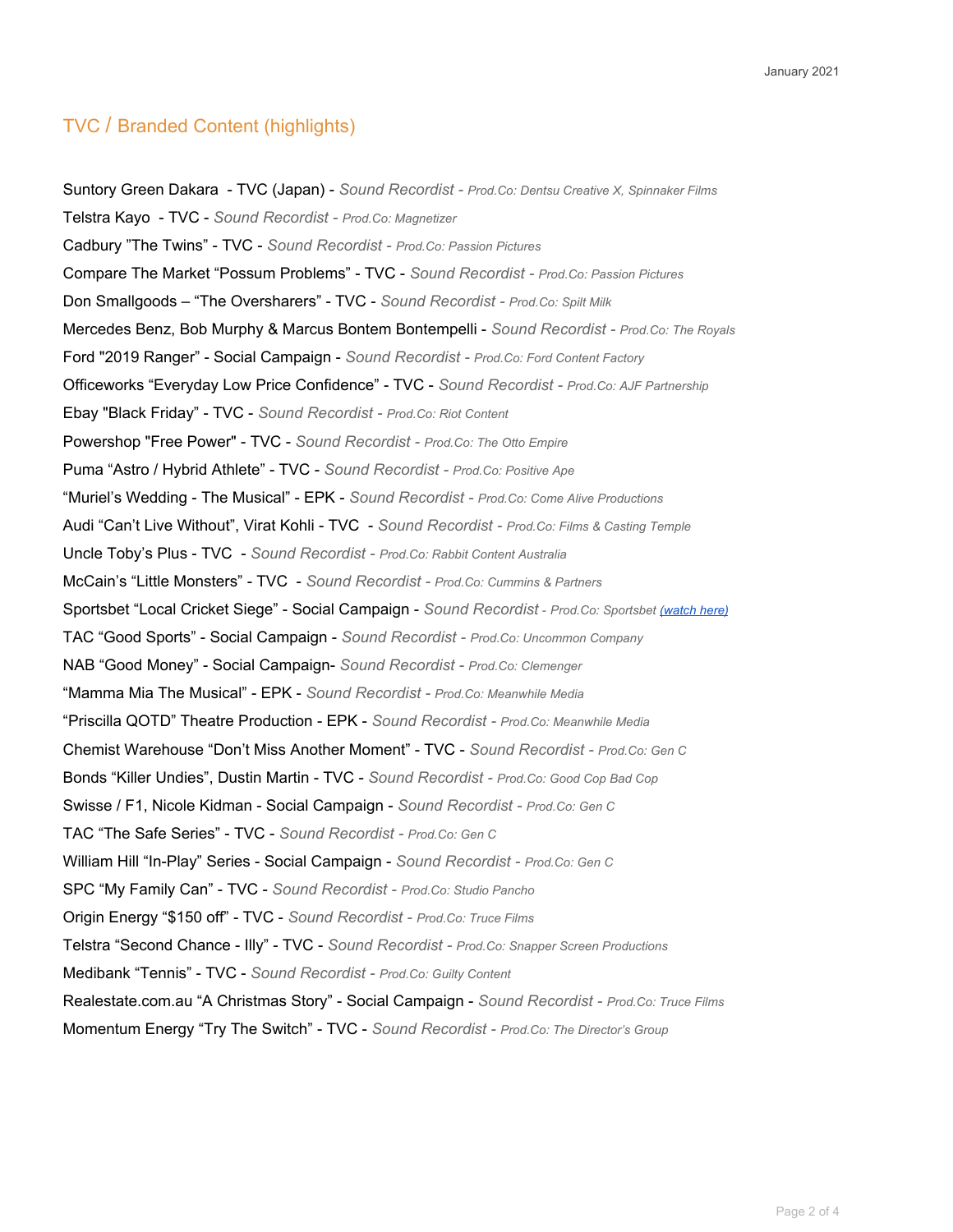## Documentary (Series & Feature)

"NBL" 2019 Season - *Additional Sound Recordist - Prod.Co: NBL* "Undercurrent" - *Additional Sound Recordist - Prod.Co: CJZ Productions* "On Track" Richmond Football Club - *Sound Recordist - Prod.Co: Nice Bike Content* "People Like Us" - *Sound Recordist - Prod.Co: Trade Creative* "Black Sabbath Live - Gathered in Their Masses" - *Sound Recordist (Melbourne Unit) - Prod.Co: Whatever Group* "Jen Cloher - Blood Memory" - *Sound Recordist - Prod.Co: Independent - Bec Kingma* "The Last Paddle" (Canada) - *Sound Recordist - Prod.Co: Image Media Farm*

# Short Films (highlights)

"For Your Sins" - *Sound Recordist - Prod.Co: Gen C (see [trailer\)](https://vimeo.com/268519168) \*Opening Film - St Kilda Film Festival 2018* "30 Minutes of Danger" (Virtual Reality) - *Sound Recordist - Prod.Co: Happening Films \*Selected for MIFF 2018* "Deep Storage" - *Sound Recordist - Prod.Co: Happening Films* "Granny Smith" - *Sound Recordist- Prod.Co: Independent - Nicholas Cox \*Winner Best Film, Tropfest 2014 [\(watch](https://www.youtube.com/watch?v=vZnSAa9Vbl0) here)* "The Best Way to Kill Your Mother" - *Sound Recordist - Prod.Co: Independent - Jess Langley / VCA \*MIFF Accelerator 2015* "Charades" - *Sound Recordist - Prod.Co: Independent - Jack White, Julian Lucas \*Tropfest Finalist 2013* "Scission" - *Sound Recordist - Prod.Co: Guilty Content* "The King is Dead" - *Sound Recordist - Prod.Co: Independent - Biffy James / VCA* "The Wilderness" - *Sound Recordist - Prod.Co: Independent - Frank Bruzzesse* "The Grass is Greener" - *Sound Recordist - Prod.Co: Independent - Jay Adshead* "We've All Been There" - *Sound Recordist - Prod.Co: Truce Films \*Winner Best Film, Tropfest 2013* "Starshine Wilderness" - *Sound Recordist - Prod.Co: Independent - Martin Nixon / VCA* "What Remains" - *Sound Recordist - Prod.Co: Independent - Fran Wang-Ward / VCA* "Beat & Breath" - *Sound Recordist - Prod.Co: Independent - Michael Cicone, Fran Wang-Ward / VCA* "Ricochet" - *Sound Recordist - Prod.Co: Independent - Frank Bruzzesse / VCA* "No Good Deed" - *Sound Recordist - Prod.Co: Independent - Lucy Hayes / VCA* "Mathilda" - Sound Recordist - Prod.Co: Scene On \*Fantasia International Film Festival 2012 - Audience Award Best short Film "Kin" - Sound Recordist - Prod.Co: Independent - Josh Smith / VCA \*MIFF 2012 & Court Métrage Short Film Corner, Cannes 2012 "Silent Night" - Sound Recordist - Prod.Co: Independent - Lucy Hayes / VCA \*Winner Gold Kahuna, Honolulu International Film Awards 2012, Winner Silver Palm Award, Mexico International Film Awards 2012, Winner Best Short Film, Cockatoo Island FF 2012 "Aria" - Sound Recordist - Prod.Co: Independent - John Tummino / VCA \*Winner Bronze Palm, Mexico International FF Awards 2012 "With Bad Blood" - *Sound Recordist - Prod.Co: Independent - John Tummino / VCA* "In The Forest Deep" - *Sound Recordist - Prod.Co: Independent - John Tummino / VCA* "Zombie Apocalypse" - *Sound Recordist - Prod.Co: Independent - Peter Bennett* "Oxygen" - *Sound Recordist - Prod.Co: Independent - Deborah Kol / VCA* "Bare" - *Sound Recordist - Prod.Co: Independent - Mathew Harrigan / VCA* "Jimmy The Kid" - *Sound Recordist - Prod.Co: Independent - Bec Kingma VCA*